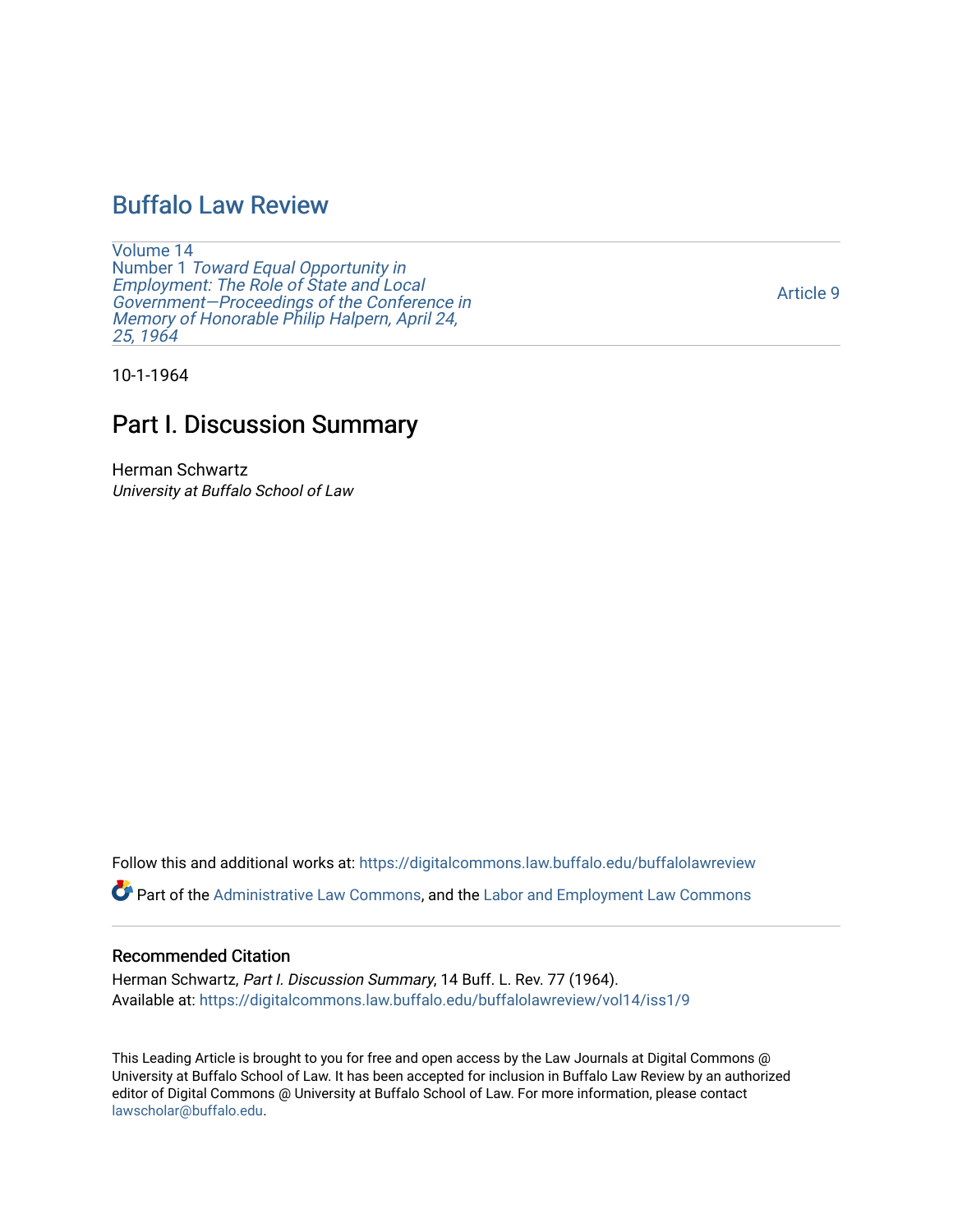### PART I. DISCUSSION SUMMARY\*

The discussion following the presentation of the prepared papers on Friday evening focused on several themes which recurred throughout the conference.

The first of these themes is that the Negro community has lost faith in the FEPC system as an effective device for getting jobs. This was emphasized by a representative of the New York State Commission, who, replying to Mr. Hill's paper, pointed to a crisis in confidence-Negroes just do not believe that the state commissions generally can do much for them. A joint effort-by the civil rights groups and the commissions-is required. In confirmation of this, Mr. Hill noted on Saturday morning that his highly critical paper was simply an articulation of what the Negro community feels. Dean Ferguson stressed, however, that there was little any agency could do to achieve equal job opportunities until employers begin to concentrate on this problem as a matter of administrative routine. It seemed to him that there should be some way to build a concentrated and institutional concern for the problem, perhaps through the use of economic incentives and pressures.

This feeling was shared by many at the conference who pointed out that most employers simply want to operate profitably and, as one speaker noted, did not consider themselves in business to try social experiments. Only if they faced economic loss would they be willing to focus their energies on this problem.

A second recurrent theme was whether and why few Negroes applied for various jobs, apprenticeships and other programs. Mr. Hill and Mr. Joseph Easley, President of the Buffalo NAACP, replied that: (1) there have been numerous applicants over the years; and (2) if the number of applicants has declined recently, this is because many Negroes have become reluctant to undergo the continual and frustrating refusal which almost inevitably meets such applications. In the printing trades, noted Mr. Hill, the procedures for applying had been kept secret for a long time.

The third recurring theme was that of preferences for Negro applicants. Citing an example from Dean Ferguson's paper, where a Negro post office employee had been elevated to supervisory status despite the seniority of several white employees, Professor Pollak asked whether this amounted to preferring an unqualified applicant because of his race. Dean Ferguson replied that the Negro was indeed less qualified because less experienced on an objective basis *as of the moment of choice.* But this lack of experience was based on a historical discriminatory pattern which had prevented the Negro from getting the requisite experience. The key question for decision in such matters is therefore: What would have been this Negro applicant's qualifications had there been no discrimination?

<sup>\*</sup> These summaries were prepared **by** Associate Professor Herman Schwartz, Co-Chair man of the Conference, and checked by the named participants who made corrections and amplifications where they thought it necessary.